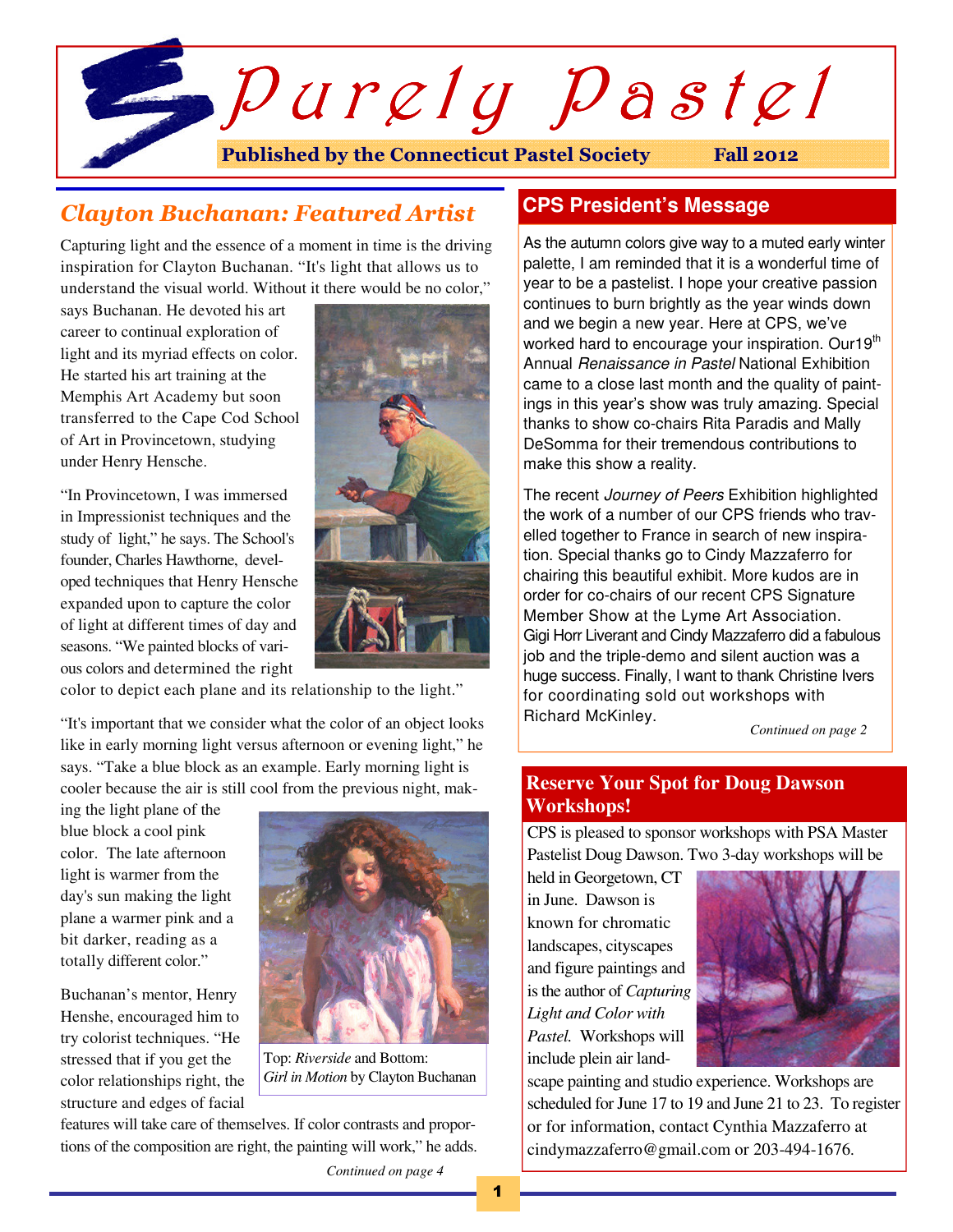## **CPS Announces New Exhibition for 2013: Purely Pastel Biennial Members-Only Show**

As we look forward to a new year, there is much to inspire. CPS is committed to offering new ways to bring greater value to members. We are thrilled to announce the creation of a new exhibition called the **2013 Purely Pastel Biennial Members-Only Juried Exhibition**. This new show will be in addition to our annual Member's nonjuried show. It's an opportunity to highlight the fine work of members and provide greater exposure and sales potential.

The inaugural Purely Pastel Biennial will be held at Hartford Fine Art and Frame in East Hartford from June 1 to August 3. The opening reception and demonstration will be held on June 15. Stay tuned for more details about the show schedule. We'll continue the juried members-only show biennially, alternating years with our CPS Signature Member's Show.

# **CPS 2013 and 2014 Show Calendar**

#### **2013 Show Calendar:**

#### **CPS Member's Show**

March 2 to March 23, 2013 Gallery 53, Meriden CT February 23: Receiving from 11 am - 2 pm March 2: Opening reception from 2 pm - 4 pm March 23: Demonstration by Clayton Buchanan from 1 pm - 3 pm and pick up work

## **Purely Pastel Biennial: Members-Only Juried Exhibition**  June 1 to August 3, 2013

Hartford Fine Art and Frame, East Hartford, CT

**Renaissance in Pastel 20th National Juried Exhibition**  October 9 to November 16, 2013 Slater Museum, Norwich CT

#### **2014 Show Calendar:**

We will share schedule updates as our plans are finalized:

**CPS Member's Show:** March, 2014

**CPS Signature Member's Show:** now biennial, alternating with the Purely Pastel Biennial (dates TBD)

**Renaissance in Pastel National Juried Exhibition**: October to November, 2014

## **President's Message** (continued)

I believe 2013 is going to be a banner year for our members. The CPS Board and Committee have been dreaming of new opportunities for members to showcase their talents. Our new members-only juried exhibition called Purely Pastel will take place this summer. We'll hold this all-member juried show biennially, with the CPS Signature show to be held on alternating years.

Of course, we're looking forward to our 2013 CPS Member's Show coming up in March at Gallery 53. There is more great news. You can now renew your membership dues online at our CPS website! In June, we'll be hosting workshops with PSA Hall of Fame pastelist Doug Dawson. Be sure to sign up quickly as space is limited. What a wonderful time to be a member of the CT Pastel Society! Thanks for playing your part in making this a vibrant and inspiring society of pastelists.

*Alain Picard* 

## **Attend January Board Meeting and Bring a Painting to Share!**

All CPS members are welcome to attend Board meetings. Join us for our next meeting on January 12 at Gallery 53 in Meriden, CT. The meeting will be held from 10 am - 12 pm. Bring a bag lunch and a painting completed in "shades of gray" to share with fellow artists following the meeting.

# CPS Members Take a Journey of Peers

Last Spring 18 CPS members and area artists set out on a "Journey of Peers" to Provence and the Abbaye Saint-Michel-de-Frigolet. This magical location inspired the artists to produce beautiful paintings of the landscape and villages such as Arles and St. Remy. CPS thanks Frank Federico and Dick McEvoy for organizing this grand journey.

In September, CPS sponsored the *Journey of Peers* Exhibit at Gallery 53 in Meriden to showcase 90 vivid works created during the trip. CPS thanks show co-chair Cynthia Streit Mazzaferro for organizing a terrific show. Show participants included: Dick McEvoy, Frank Federico, Christine Ivers, Mally DeSomma, Ralph Schwartz, Marilyn Caissy, Jane Wright Wolf, Lou Sorrin, Carol Moore, Dick Fraser, Lisa Graves, Frances Berquist, Julie Hopkins, Rozanne Hauser, Kathleen Woolam, Christa Forrest and Androc Kislevitz.



*Van Gogh's Cafe* by Mally DeSomma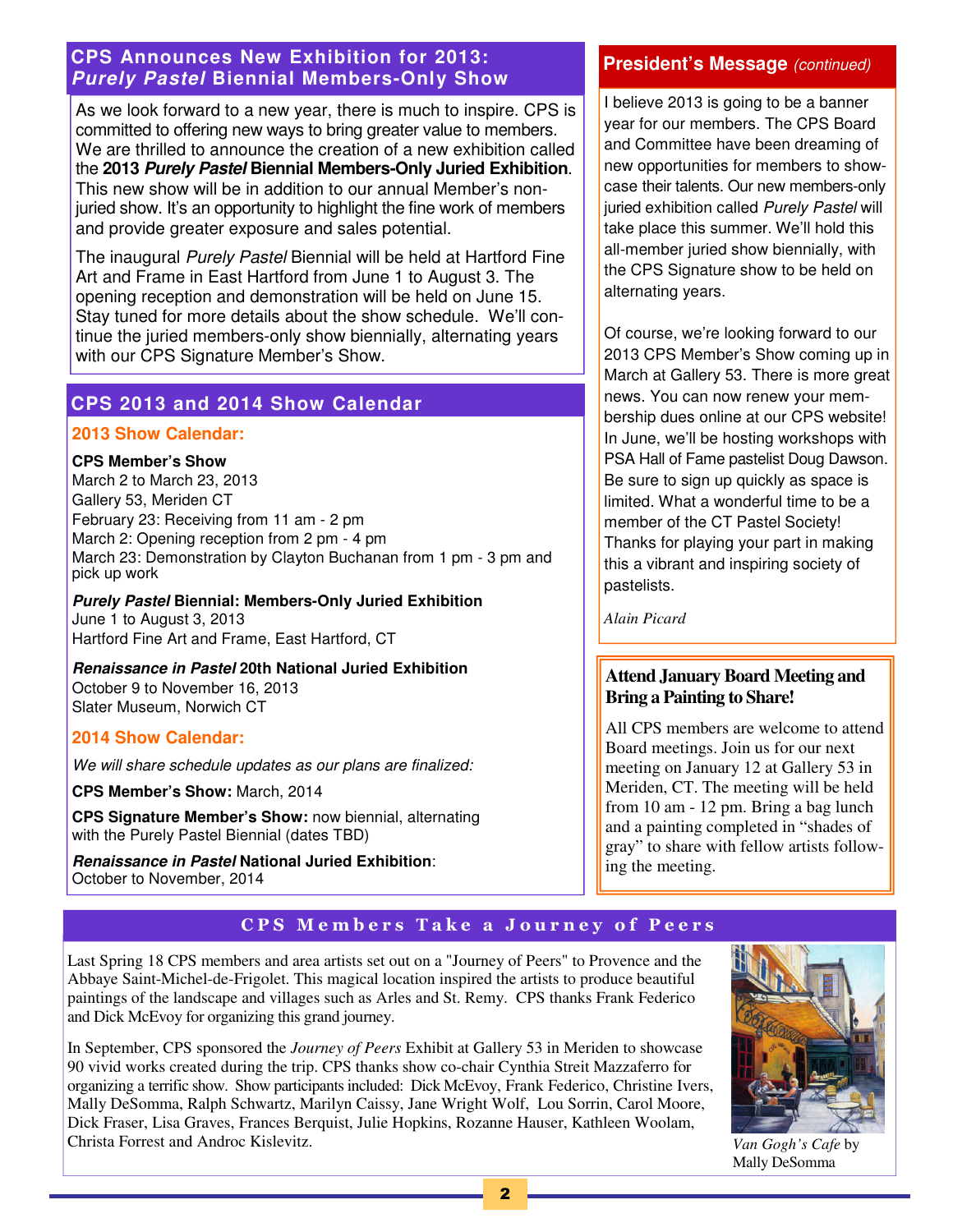## Member News

**Jeanne Ciravolo** received that Wallis Award in the PSA Exhibition Enduring Brilliance held at the National Arts Club. She was juried into the Salmagundi Club's Annual Non-Members Exhibition. Her work was juried into the IAPS Juried Exhibition in La Brea, CA where she received an honorable mention award.

**Karen Israel** received the Allied Artist of America Pastel Award at the Allied Artist Association Annual Exhibition. Her work was juried into the Appalachian Pastel Society's National Exhibit and the IAPS Online Exhibition.

**Donna Rossetti-Bailey** received the Pastel Painters of Maine Award at the For Pastels Only Exhibition on Cape Cod. She won an honorable mention award at the Plymouth Guild Annual Juried Show and was awarded the Optima Bank and Trust Award at the New Hampshire Pastel Society National Exhibition. Her work was juried into the CPS Renaissance in Pastel Exhibition and the American Artists Professional League Grand National Exhibition.

**Diana Rogers** was juried into the PSA National Exhibition at the National Arts Club. She received the Jerry's Artarama Award at the New Hampshire Pastel Society National Exhibition. Her work was juried into the Pastel Painters of Maine International Exhibition, CPS Renaissance in Pastel Exhibition and Connecticut Artists Juried Exhibition at the Slater Museum in Norwich.

**Julie Hopkins** was juried into the PSA National Exhibition at the National Arts Club. She received the Marquis Who's Who In American Art References Award at the 2012 Audubon Artists Annual Exhibition.

**Cynthia Streit Mazzaferro** had solo shows at The Town and County and Hartford Fine Art and Framing. She was juried into the Salmagundi Non-member Juried Exhibition and her work was exhibited at the Denise Bibro Gallery. She received awards at the Art Society Sidewalk Sale of Old Greenwich including first place for colored pencil, second place for mixed media and third place for pastel.

Frank Federico Receives PSA Hall of Fame Honor

Congratulations to Frank Federico for his recent induction to the PSA Hall of Fame. Frank is the former President of CPS and is an accomplished artist and much sought-after teacher and mentor. In addition to attaining the Hall of Fame recognition, Frank is a PSA Master Pastelist and in the IAPS Master Circle. His vibrant and painterly works are immediately recognizable and inspire collectors and fellow artists alike. Visit the CPS website to learn more about



*Barns* by Frank Federico

Frank's exemplary career and to view more images of his inspiring work.

# **CPS Signature Member's Show Dazzles**

The 2012 Signature Member's Exhibition returned to the Lyme Art Association in Old Lyme this summer. In addition to showcasing the inspiring works of our talented members, the show included a unique trio artist demonstration and silent auction. Janet A. Cook, Alain Picard and Karen Israel participated in the demonstrations. The



*Janet Cook demonstrates cityscape techniques at the Signature Member's show.* 

works created by the three artists were graciously donated and offered for sale during a silent auction with proceeds supporting CPS. A huge thank you to each of these talented pastelists for sharing their inspiration and techniques with CPS and gallery visitors. A heart-felt thank you goes to show co-chairs Gigi Horr Liverant and Cindy Streit Mazzaferro for their energetic leadership and a job well done!

## **CPS Seeks New Treasurer**

CPS is recruiting for the Treasurer position on the Board of Directors. The current Treasurer, John C. Conroy, is stepping down in early 2013 and we hope to find a candidate while John is available to assist in the transition. This position may be filled by a member or a non-artist, such as a spouse, family member or friend with the skill set and interest in volunteering on the Board of a 501c3 charitable organization. If you are interested in exploring the position or have questions, please contact John Conroy at jbconroy@optonline.com or Alain Picard at apicard000@snet.net.

*Continued on page 4*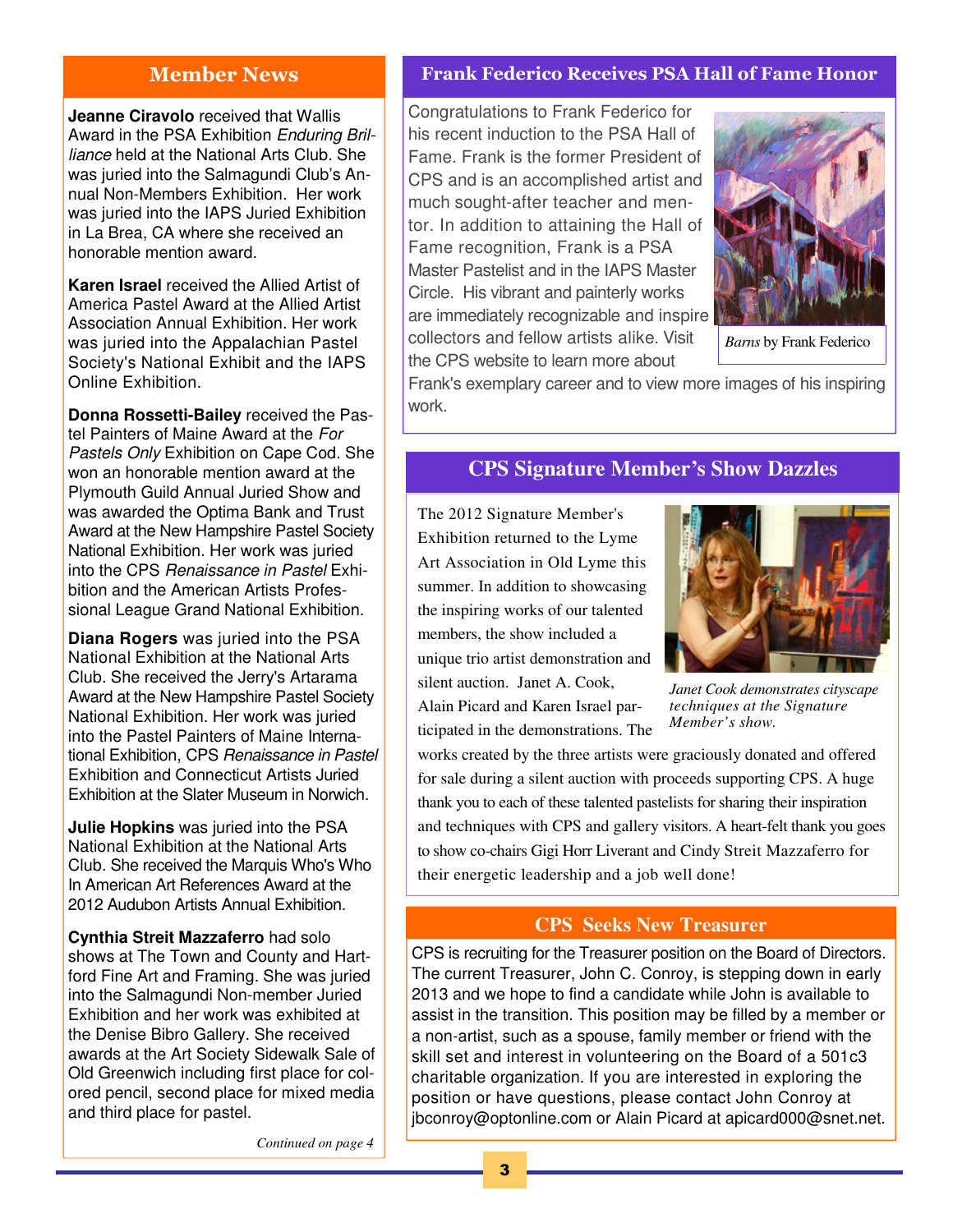#### CPS Member Works Selected for Butler Institute of American Art Exhibition

CPS was very well represented at the 40th Pastel Society of America Exhibition at the National Arts Club in New York this September.

Works of 10 CPS members were selected from the PSA show for a special invitational exhibit at the Butler Institute of American Art in Youngstown, Ohio which opens on December 23. This year's show is entitled *The Pastel Society of America at Forty: In Tribute to Flora Giffuni* and was curated by Dr. Louis Zona, director and chief curator of the Butler. Congratulations to CPS members selected for the special exhibit: Robert Carsten, Jeanne Ciravolo, Susan Hollis, Christine Ivers, Leslie Lillien Levy, Richard McKinley, Claudia Post, Peter Seltzer,



The Messenger by Peter Seltzer

# Rae Smith and Katrina Thorstensen.

# Member News (continued)

**Marilyn Caissy** was juried into the Allied Artists of America and Audubon Artists national juried exhibitions. Her work was juried into the CPS *Renaissance in Pastel*  Exhibition. Her painting entitled *A Bouquet* was sold at the CPS Signature Member Show at the Lyme Art Association.

**Jeanne Rosier Smith** won the Prix de Pastel award at the IAPS Juried Exhibition in La Brea, CA. She was juried into the Laumeister Competition in Bennington, VT. She participated in the Works on Paper Exhibit at Powers Gallery in Acton, MA.



*A Bouquet* by Marilyn Caissy

#### Welcome New Members!

**CPS is pleased to welcome our new members. We look forward to your participation in upcoming activities and events.** 

| Stephanie Cook  | Linda Gorman   | Samuel Hinckle |
|-----------------|----------------|----------------|
| Cynthia Crimmin | Kerry Heinenis | Carl Pastor    |

# **CPS Adds Convenient Online Dues Submission**

CPS is pleased to now offer the convenience of online payment for membership dues. Simply visit the membership page on the CPS website and click the "Pay Online" button to use the secure online feature using either a credit card or PayPal account.

*Purely Pastel* is published quarterly. Contact Diana Rogers with news at diana.rogers@comcast.net.

# **Clayton Buchanan** *(continued)*

Buchanan is interested in the human form and capturing the emotional content of a moment in an

everyday setting. "I have favorite locations I visit to capture people living their lives day by day, like Newburgh. It's a great location with its downtown street life, restaurants, shops, and boats," he says. He enjoys visiting Beacon along the Hudson River with its active gallery scene.

Digital photography is an essential tool for Buchanan. He uses a



Playing at the Hole by Clayton Buchanan

mid-range telephoto lens. "I used to worry about posing the subject and hiring a model. With digital photography, I can capture the moment in my paintings by working with a reference photo," he adds. "There are periods in art history that influenced the next era of artists, like the advent of cadmium colors. Now we have digital photography and computers and there is great potential for artists to use these technologies."

He uses Photoshop to change the degree of color saturation and contrast in his reference photos. "It's important to understand the structure and shape of objects and to understand the human form. Because of my sculpting experience and understanding of plane structure, I find it easier to work from digital photos of a figure in nature taken under the right light and angle. Posing a live model to accomplish natural animation and emotion is extremely difficult," he says.

He enjoys teaching and encourages students to leave preconceived notions behind and be open to a new approach. "Remember that you're investing time to learn. Try it. You will be influenced by the experience," he says. Buchanan resides in Newburgh, New York and his work is included in numerous private, corporate and public collections. He can be reached at chb@claytonbuchananart.com.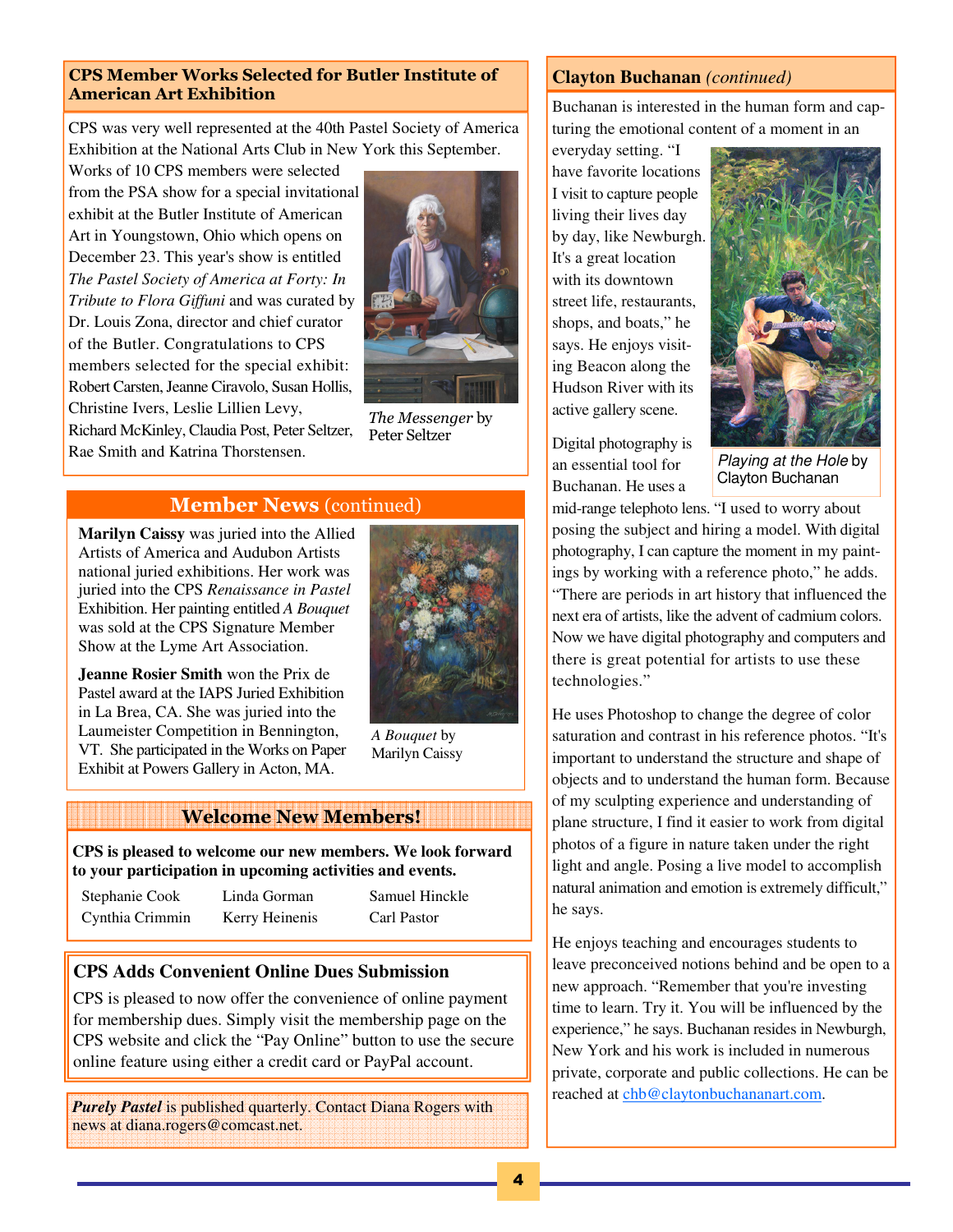#### Renaissance Show Highlights

The 2012 Renaissance in Pastel Exhibit held at the Mattatuck Museum was a great success! CPS thanks our tireless show co-chairs Rita Paradis and Mally DeSomma for organizing this world-class show. Kudos go to the members who volunteered to make the show happen! Dick McEvoy inspired artists and guests with an incredible demonstration on closing day. The top prize went to Liz Haywood-Sullivan. CPS is grateful to the organizations that generously sponsored awards. Congratulations to all artists juried into the show.





Top: Fireflies by Liz Haywood-Sullivan and Bottom: On the Edge by Roxane Chardon

## Renaissance in Pastel Award Winners

Best in Show: Liz Haywood-Sullivan

CPS Founders Award: Roxane Chardon

Dianne B. Bernhard Art Spirit Award: Jo McGinnis

CPS President's Award: Diana DeSantis

CPS Honor Award: Rainie Crawford

Thomas N. Salter Memorial Award: Claudette Gamache

CPS Board of Directors Award: Peter Seltzer

Great American Pastels Award: Leslie Lillien Levy

Jerry's Artarama Merchandise Award: Christine Bodnar

Jack Richeson Merchandise Award: Abel Marquez

Heilmann Box Award: Barbara Groff

Terry Ludwig Pastels Award: Christine Swann

CPS Membership Award: Jeanne Rosier Smith

Canson MiTientes Paper/ Rembrandt Pastels Award: Kate Bergquist

Salter Award for Innovation: Eileen Casey

Allied Artists of America Award: Jane Wright Wolf

Pastel Painters of Maine Award: Ray Hassard

Pastel Painters Society of Cape Cod Award: Katrina Thorstensen

Salmagundi Club Award: Robert Carsten

Catharine Lorillard Wolfe Art Club Award: Michelle Poirier-Mozzone

HK Holbein Inc. Portrait Pastels Award: Jean Dalton

Savior-Faire Merchandise Award: Joanne Agostinelli

Joseph F. DeSomma Award: Alain J. Picard

Levy DeMedici Award: Rae Smith

Maryland Pastel Society Award: Shauna Shane

Pastel Society of America Award: Patsy Lindamood

Pastel Society of New Hampshire Award: Clayton Buchanan

Pastel Society of West Coast Award: Carol T. Moore

UART Sanded Pastel Paper Award: Susanne Personette

Cheap Joe's Art Supplies Award: Ellen Pelletier

Rochester Fine Arts Award: Julie Friedman

Dick Blick Award: Christine Ivers

Art Board Merchandise Award: Dick McEvov

Philip M. Danylik Memorial Award: Maryanne Rupp

Walter Foster Award: Terence McManus

Pro Art Award: Trudy Cox

#### **Guidelines for Applying for Signature Member Status**

Achieving CPS Signature Member status is an important acknowledgment of artistic accomplishment. Signature status is open to members who have won three prizes in CPS Renaissance in Pastel Exhibitions or through application to the jury panel. Submissions should be made on CD and slide submissions are no longer accepted. Applications will be viewed three times a year during April, August and November. Submit your CDs with up to five images during the months of March, July and October. Save your images as high-quality jpg files with dimensions of at least 700 pixels on the long side and a resolution of 300 dpi. For more information on preparing submissions, visit the CPS web site membership page or contact CPS at cpsinfo@ctpastelsociety.com.



Preservation Hall by Frank Federico